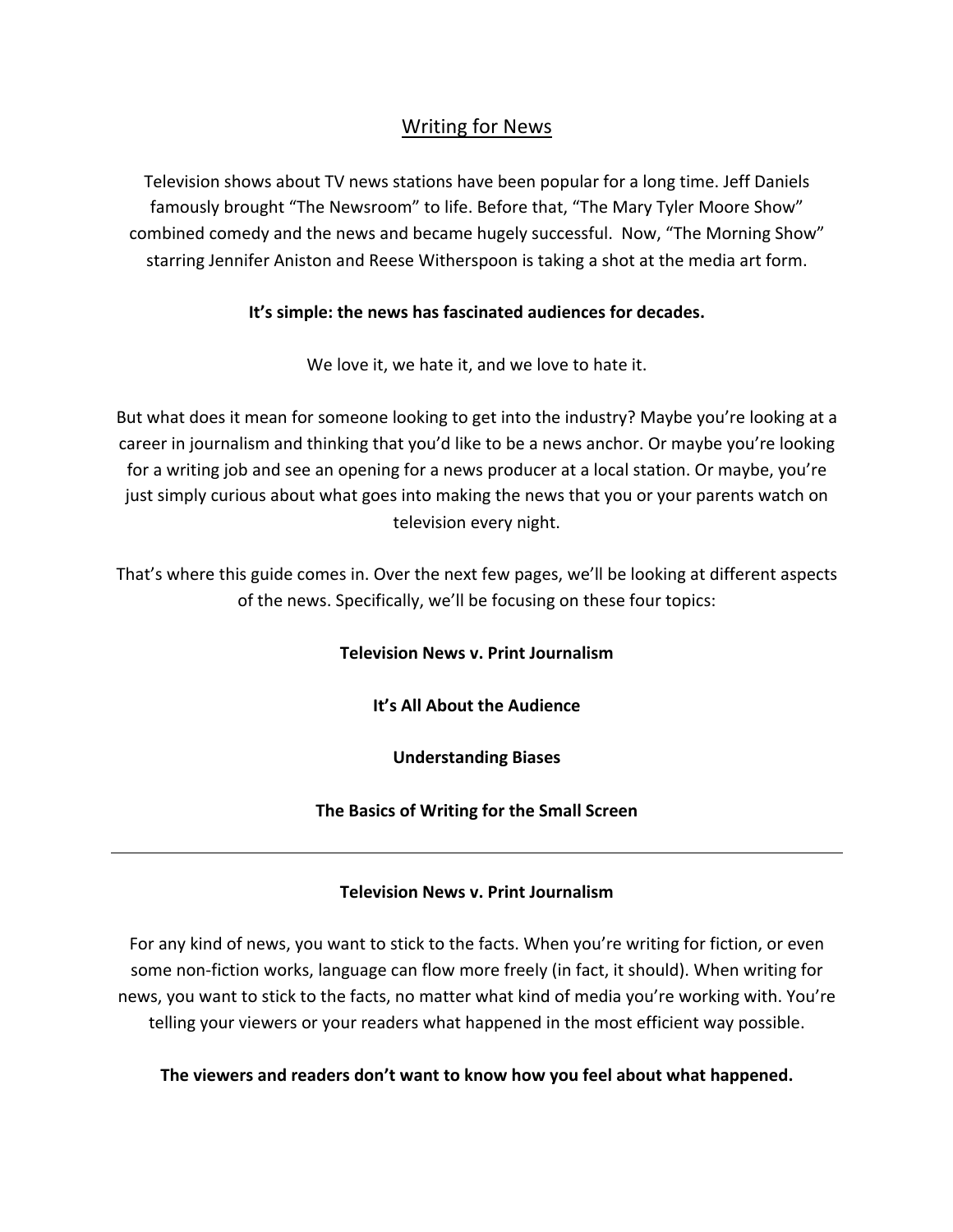We'll come back to that later.

The main idea to understand about print writing versus television writing is the difference between a word count and script timing.

When you're working on a newspaper or magazine, it's all about writing efficiently, but elaborately enough to fill out the word count, make things flow well together, and get the point of the story across.

When you're writing for TV news, every single word matters. An entire script might only be 50 words, but the more important thing is how long it takes the reporter or anchor to say those 50 words. Depending on the words or the reporter, it could take anywhere from 10 to 35 seconds, and time is precious when you're working on a live program.

The other aspect of writing for television news is telling the facts of the story, getting viewers the important news of the day, but being conversational at the same time. The length of the word matters, word choice matters. Viewers don't have time to go and grab the dictionary to look up a word they've never heard before to understand a story that's going to be done in less than 30 seconds.

Print journalism is all about telling the story in 200-300 words. Television journalism is all about telling the story in 30-40 seconds.

So, you're first assignment: write 200 words about a current event. Remember: facts not feelings. Now, read what you wrote out loud and time yourself. See how long it takes you to read without sounding rushed. For some, this may mean reading more intentionally. Try using hand gestures. Watch examples of television reporters to understand how they time their reads.

Now, imagine telling that same story in 30 seconds or less. You'll probably have to cut out a lot of words. How efficient can you make your writing? What is the necessary information the viewers need to know? Try it and see what happens.

**It's All About the Audience**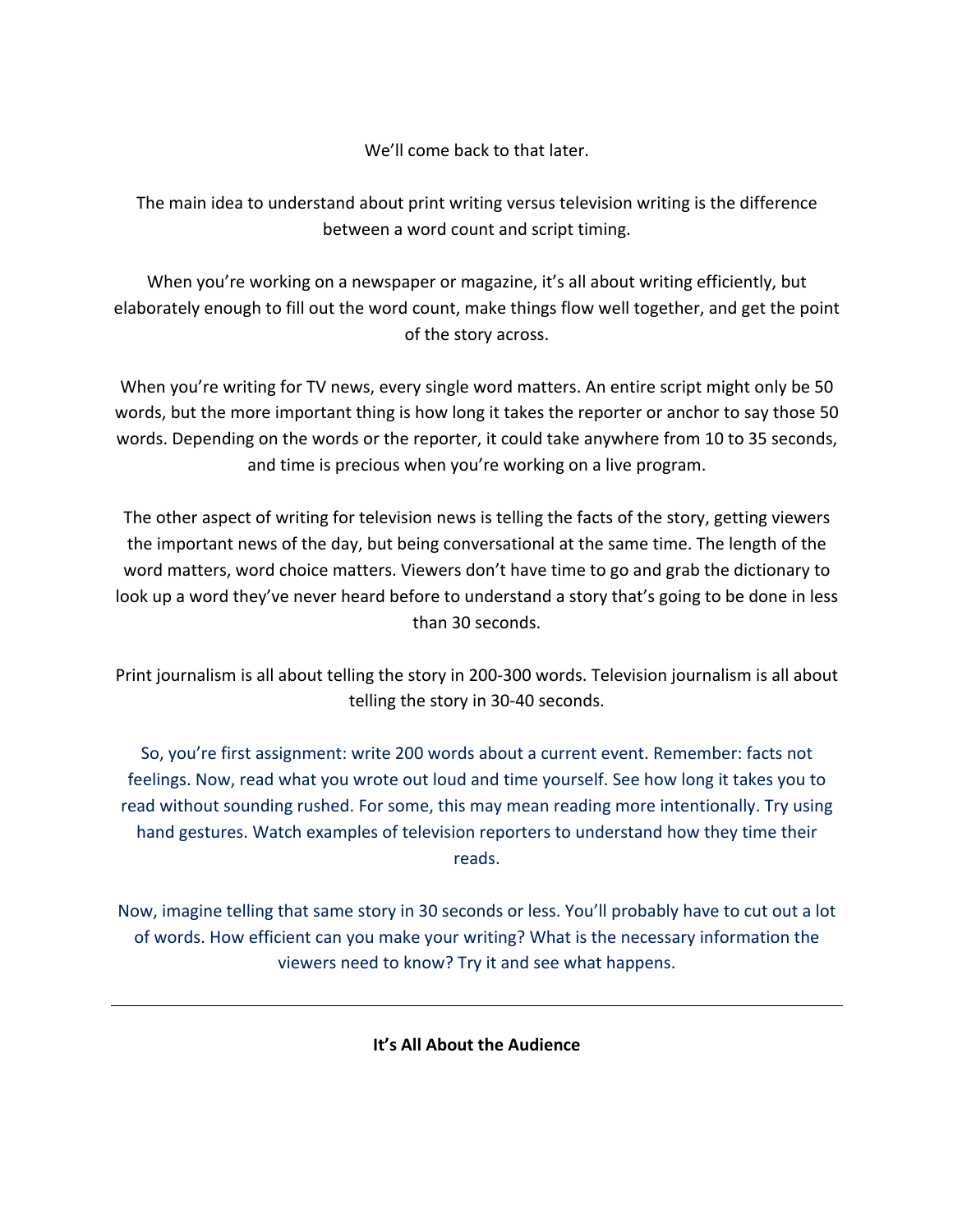This is the golden rule for any and every kind of writing. Who's reading your work? Who's watching your programs? And that means having a basic understanding of everything from demographic information, political and/or religious beliefs, educational background, etc. It's not necessary to know specifics, but a liberally biased television program in an extremely conservative community probably won't receive the ratings a conservatively biased news program would, for example.

Your second assignment is to find an article in your local paper and read it. What can you tell about the audience that paper caters to? How old are they? What kinds of things do you think they might believe in? What kinds of stories do you think they would be the most interested in? Human interest pieces? Politics? Business? Entertainment?

When doing this assignment, it's important to remember we're not here to judge the audience who views our work!

## **Understanding Biases**

This part requires a little introspection.

Every person on the planet has biases. A bias is just a preference for something that prevents us from being completely objective or non-judgmental about an issue or situation. An easy example of a bias is choosing a teammate between a sibling and a stranger. You're more than likely going to choose the sibling because you already know them, and that's preventing you from making an impartial decision. (It could also push you into choosing the stranger for the same reason, especially if don't get along with your sibling!)

There are all kinds of biases that prevent us from being completely judgement-free, and that will never change.

In the news world, you might see this the most in the political affiliation of a news source. Whether television or newspaper, every news source has a political bias.

A couple of things to know about biases: unless it's something that is actively harming you or someone else, biases are not a bad thing. Everyone has them. The key is to recognize the ones you do have.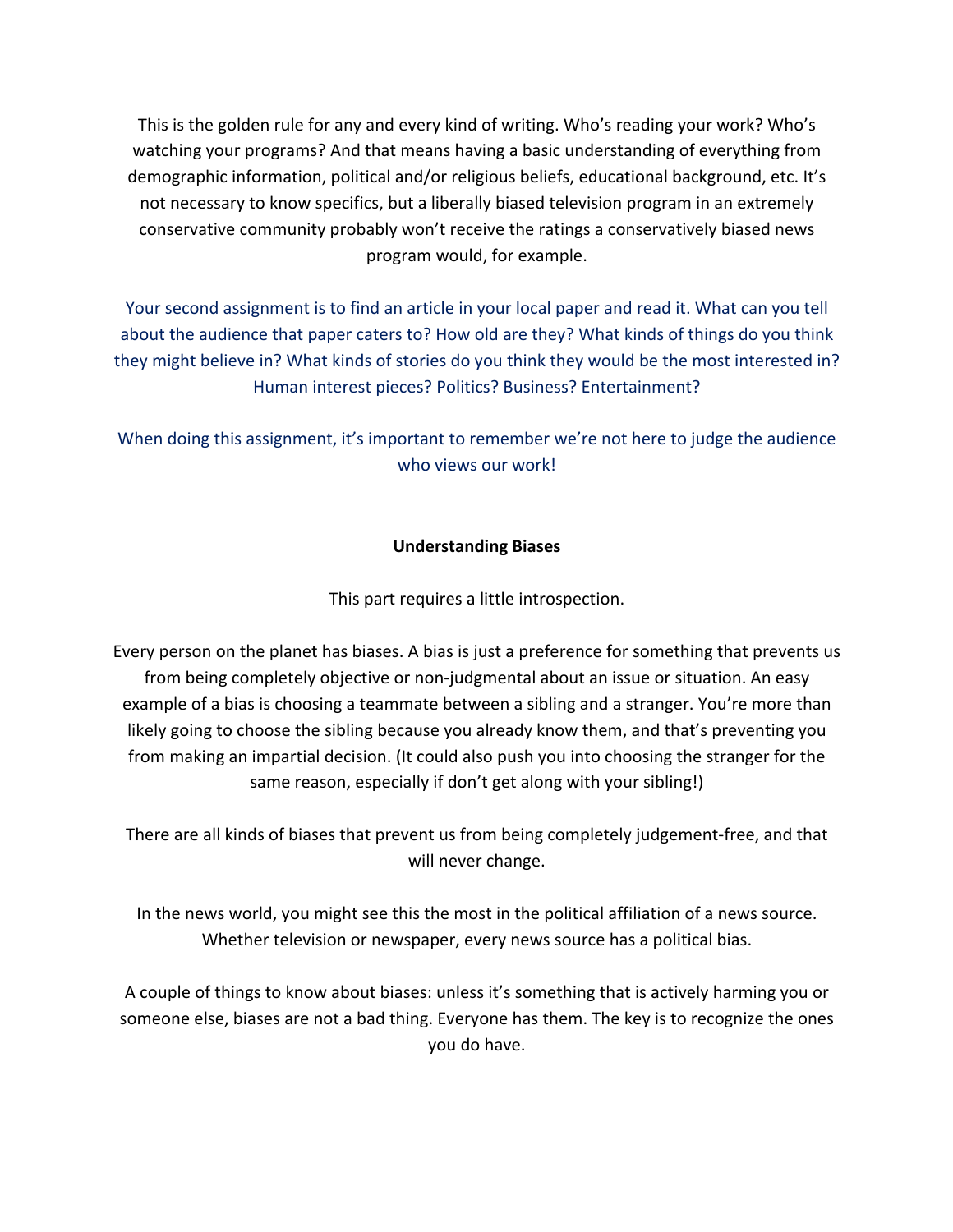Your assignment for this section is some self-reflection. Pay attention to your own personal biases. None of us are judgement-free. It's not about labeling, good or bad. Just start to notice your preferences for information.

#### **The Basics of Writing for the Small Screen**

Writing for television is not like writing for film. For one thing, there's the time-limit we mentioned earlier.

This is also where knowing your audience comes in handy, because you need to know how to talk to them. That's one of the most important things about television news. Think of the news like a one-sided conversation. If the person talking to you is using words that you don't understand, using more sophisticated grammar, vocabulary, and idioms than what you're used to, you're probably going to start tuning them out. It's sort of like sitting in a class, listening to a teacher or professor drone on about a subject you're not at all interested in.

You can also think of it the other way around. It wouldn't make much sense for someone to teach a college course like they would teach a group of kindergarteners.

The good news about writing for news is that there's a lot of material to work with when writing your scripts. You might have access to press releases or news wires or even content from other stations. When using any of these sources, keep in mind that your news audience might be different from their news audience. Then you'd want to tailor your scripts accordingly by paraphrasing, using synonyms, or even re-writing.

Another thing to keep in mind is that a lot of these sources have extraneous, or extra and unnecessary information. The trick when writing any news script is figuring out what information is vital for your audience to know, and what information is less important. When writing a news story, you're summarizing the information for your viewers. Give them the facts, the things they need to know, and anything left over is most likely just filler. You may or may not need the extra information, depending on how much time you have available for the story.

As a final assignment, find an article in a newspaper or magazine, then cut it down. Summarize it. What are the most important pieces of information that you would want an audience to know? Then, as an extra challenge, take a look at your audience. Think about the people around you: your family, friends, the town you live in, etc. How would you adjust the summary (without changing the facts!) for your audience?